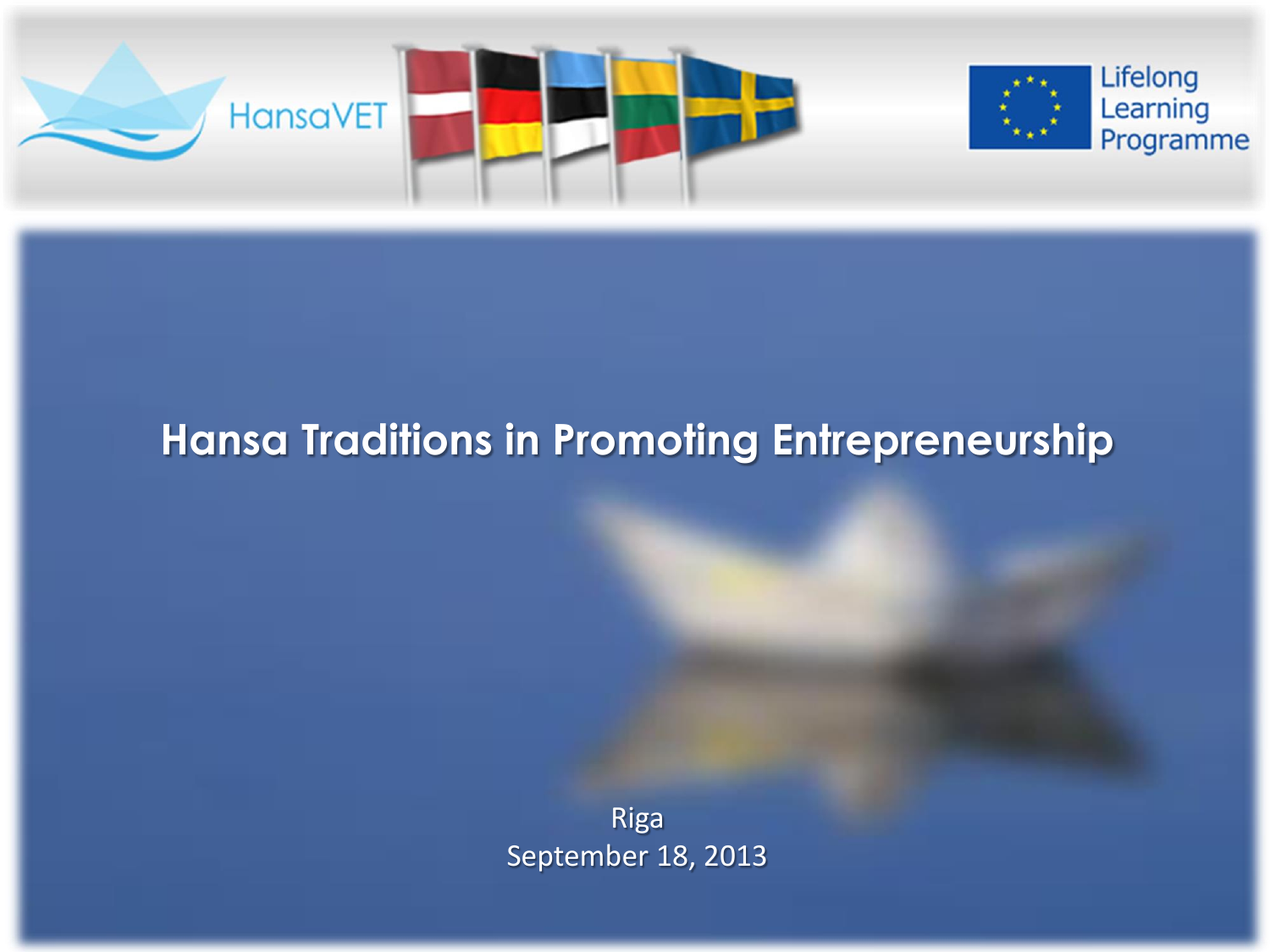

# **Guntis Vasilevskis**

#### Head of National Centre for Education, Latvia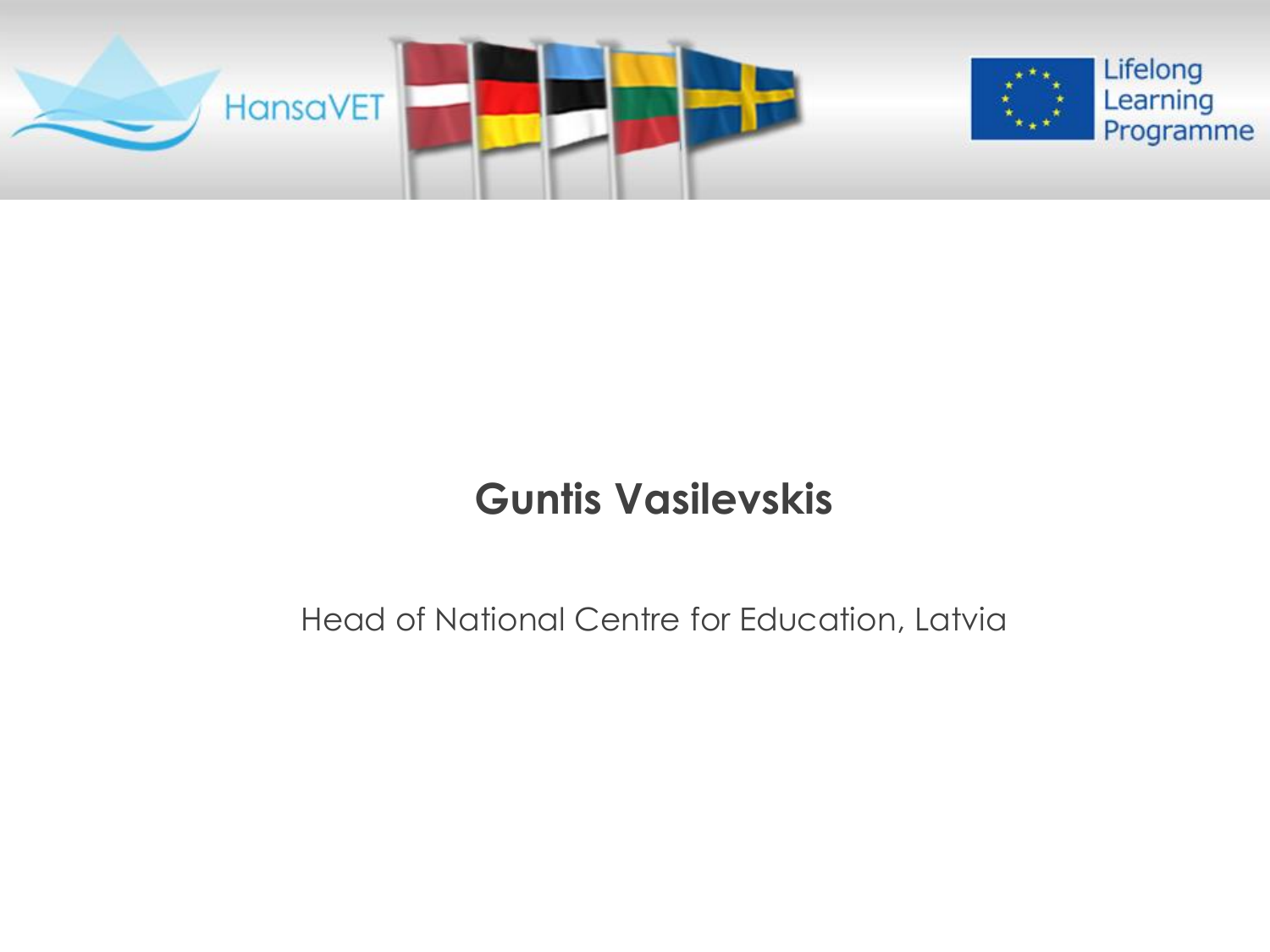

## **Internationalisation of VET**

### **Sanda Liepina**

State secretary, Ministry of Education and Sceince, Latvia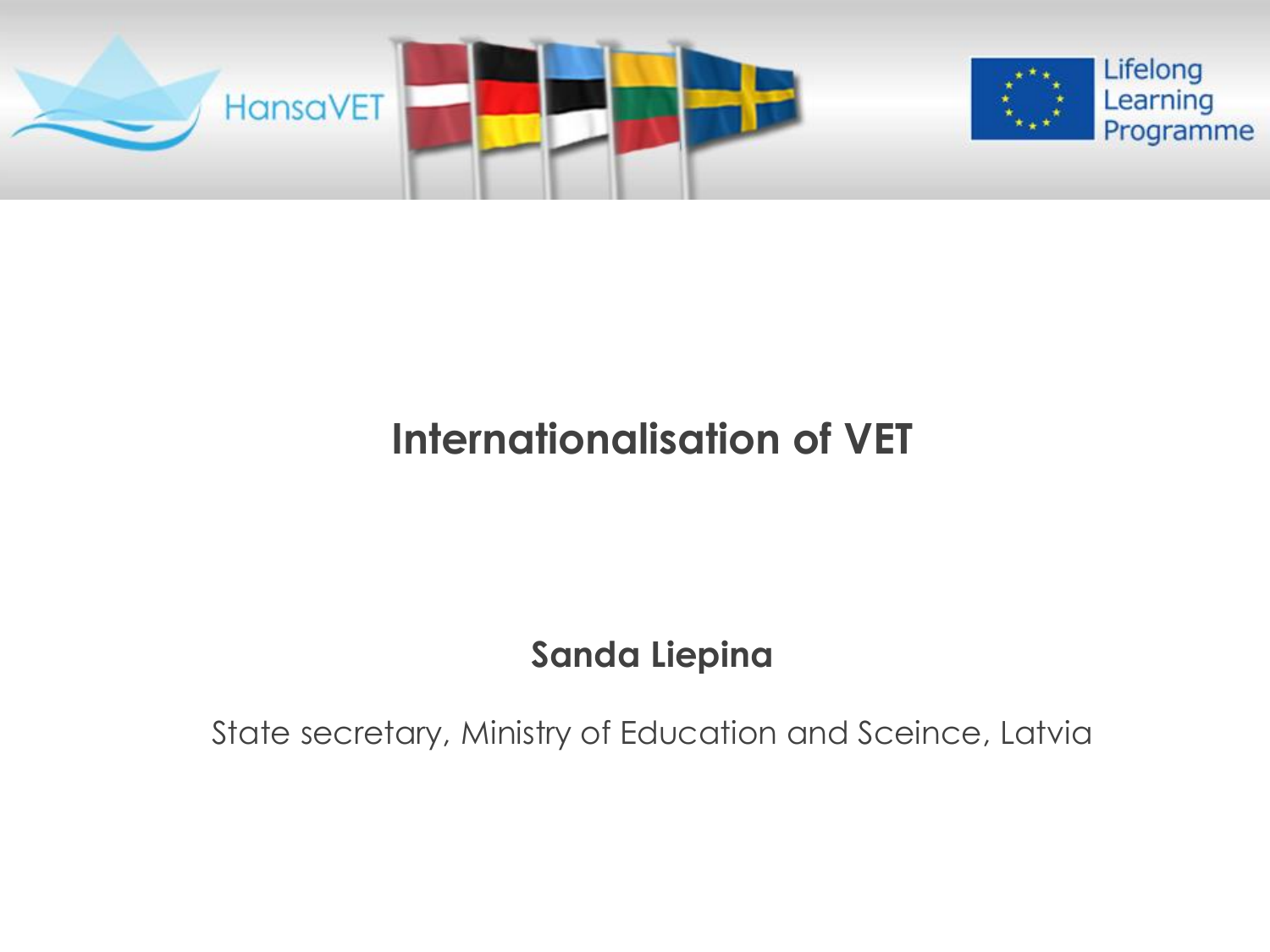

- 09.30 10.00 **Registration. Coffee**
- 10.00 10.20 **Opening speeches**
- **Today** 10.20 11.20 **HansaVET-model of journeyman travelling**
- 11.20 –11.40 **Coffee Break**
- 11.40 –12.30 **Panel discussion 1: Benefits and further use of the HansaVET-model of journeyman travelling.**
- 12.30–13.30 **Lunch**
- 13.30 14.00 **Is there a future for SMEs in the Baltic Sea Region?**
- 14.00– 15.00 **Panel discussion 2: How can we support entrepreneurship and international business development within the Baltic Sea Region?**
- 15.00 15.30 **Concluding remarks and Conference closing**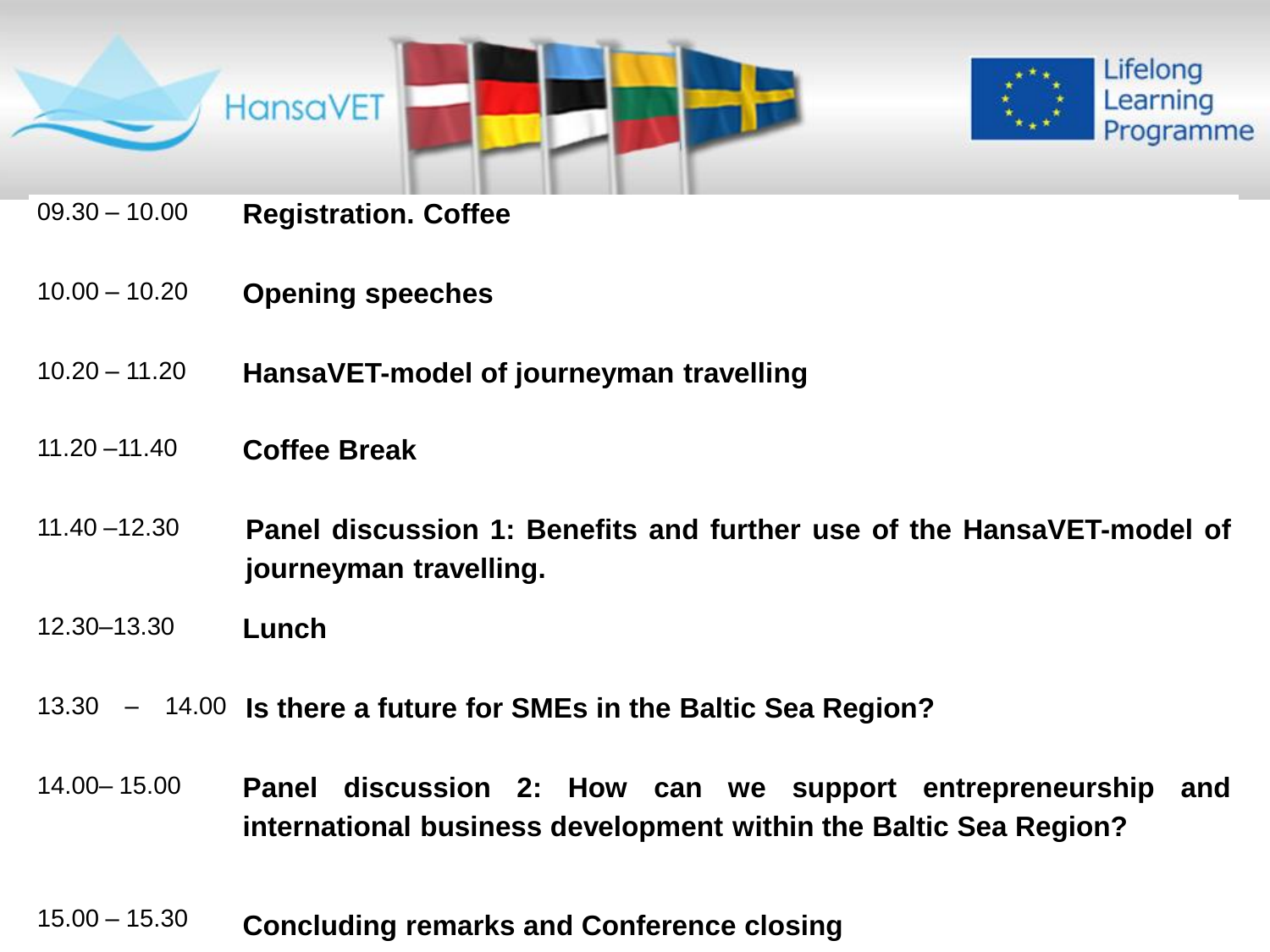

# **The Bigger Picture**













Hanse-Parlament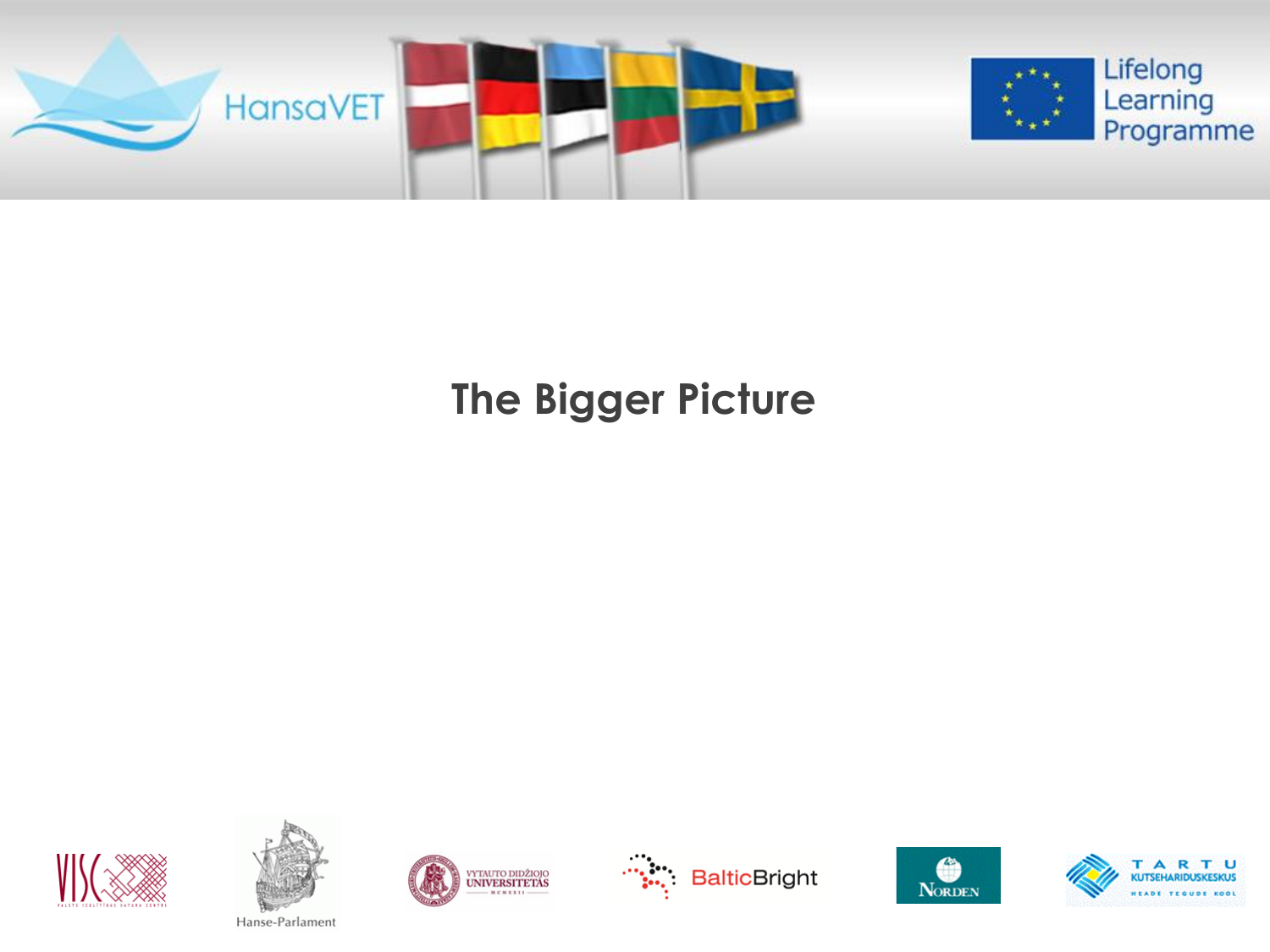

**European Quality Charter for Mobility** 10 principles: *Information and Guidance Learning plan Personalisation General preparations Linguistic aspects Logistical support Mentoring Recognition Reintegration and Evaluation Commitment and Responsibilities*

Baltic Training Program (Central Baltic) South Baltic Training Program (South Baltic) Nordpraktik (Interreg IVA Nord)

**Hansa ECVET** (Leonardo Transfer of innovation) *16 VET institutions matched in pairs > 8 VET partnerships Develop and test an ECVET-model in BSR*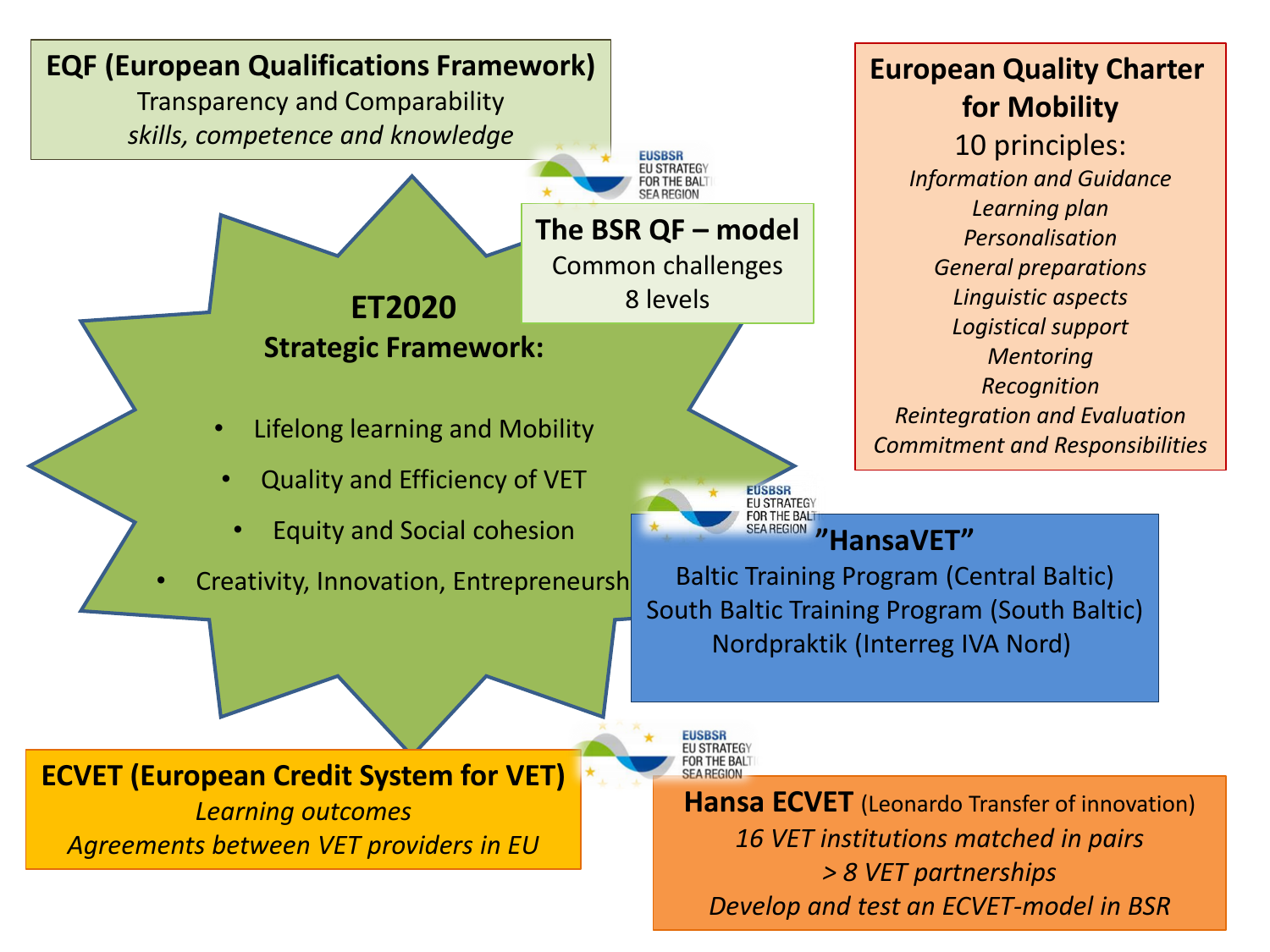

## **The Hansa VET journeyman travel**

**Vita Žunda**, BTP coach and HansaVET Project trainer

**Artis Lielbārdis**, Entrepreneur, Baltic Training Program (BTP) participant

**Inta Baranovska**, HansaVET Project Manager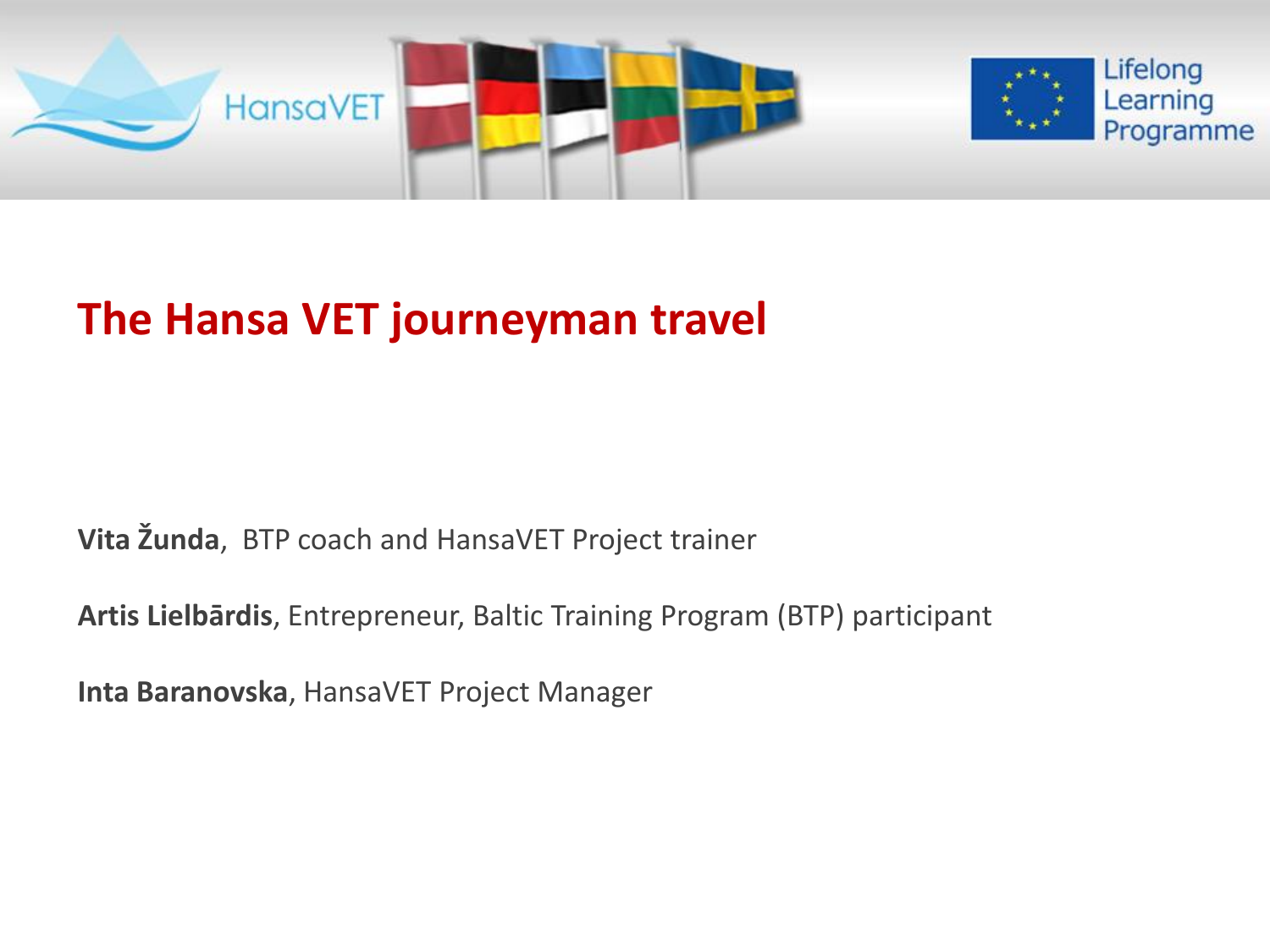

## **Panel 1**

#### **Benefits and further use of the HansaVET-model of journeyman travel**

**Vita Grīnbauma**, vice principal, Riga Style and fashion vocational school, Latvia

**Juris Bozovics**, Director of Malnava college, the Latgale Region, Latvia

**Margus Pekk,** Tartu Vocational Education Centre, Head of PM team, Estonia

**Vitali Sergejev**, teacher trainer in HansaVET, Estonia

**Emma Dennisdotter**, Business Developer and Project Coach, South Baltic Training Programme, Sweden

**Edita Valinčė** , Marijampole Vocational Education and Training Centre, Lithuania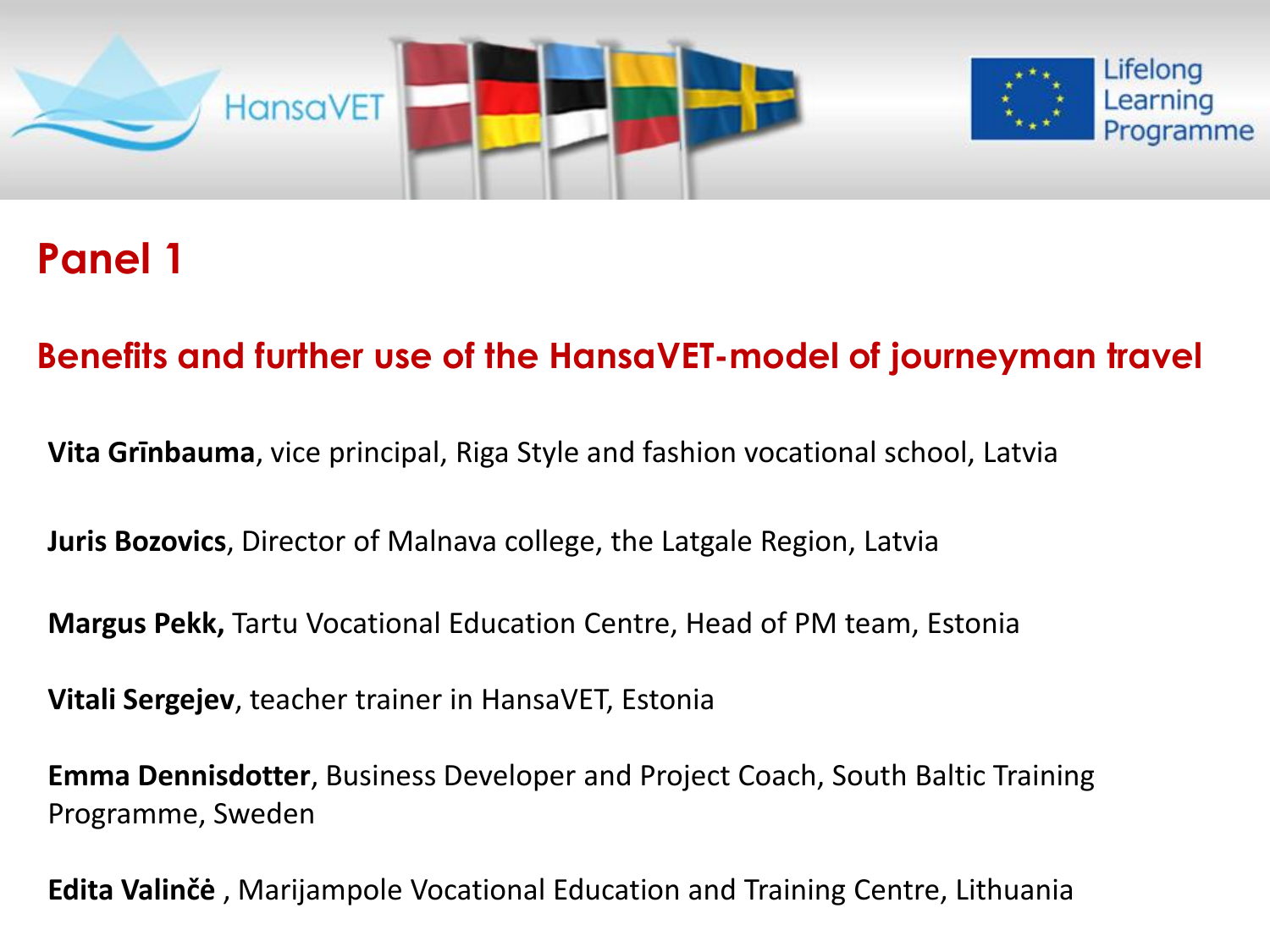

# **Is there a future for SMEs in the Baltic Sea Region?**

## **Dr. Jürgen Hogeforster**

Hanse-Parlament, Germany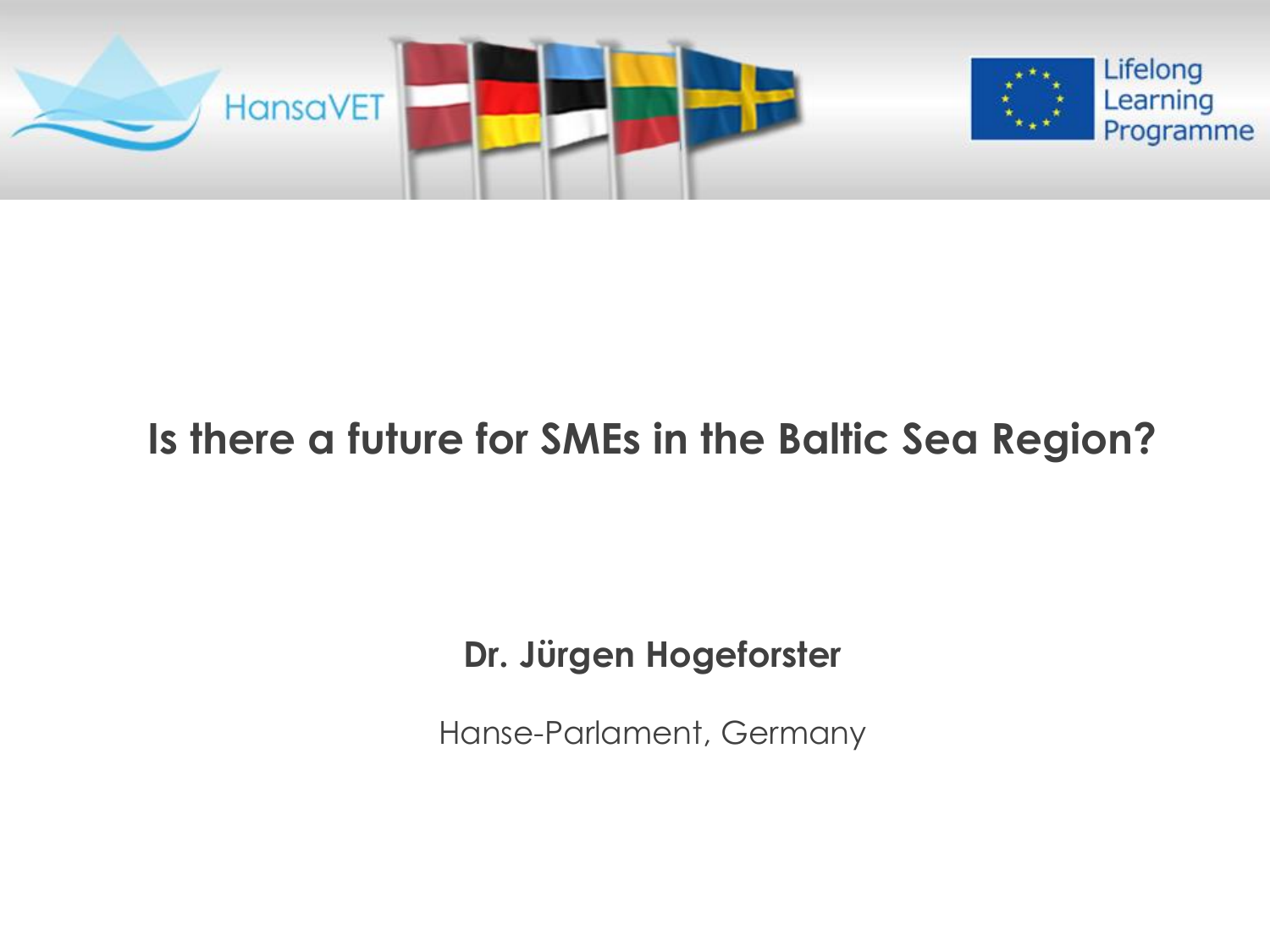

## **Panel 2**

#### **How can we support entrepreneurship and international business development within the Baltic Sea Region?**

**Aleksandra Sokolova,** VET department , Ministry of Education and Science, Lithuania **Lena Nyquist,** Mälardalen Chamber of Commerce and Industry, Sweden **Astrīda Arklone,** SIA DZINTARA CEĻŠ / LTD AMBER WAY, Latvia Ligita Danenberga, LTD<sub>n</sub>Grieta", Florists Shop in Jelgava, Latvia **Ilze Buligina,** Ministry of Education and Science, Education department, VET Unit, Latvia **Irīna Stoļerova,** State Education and Development Agency, Latvia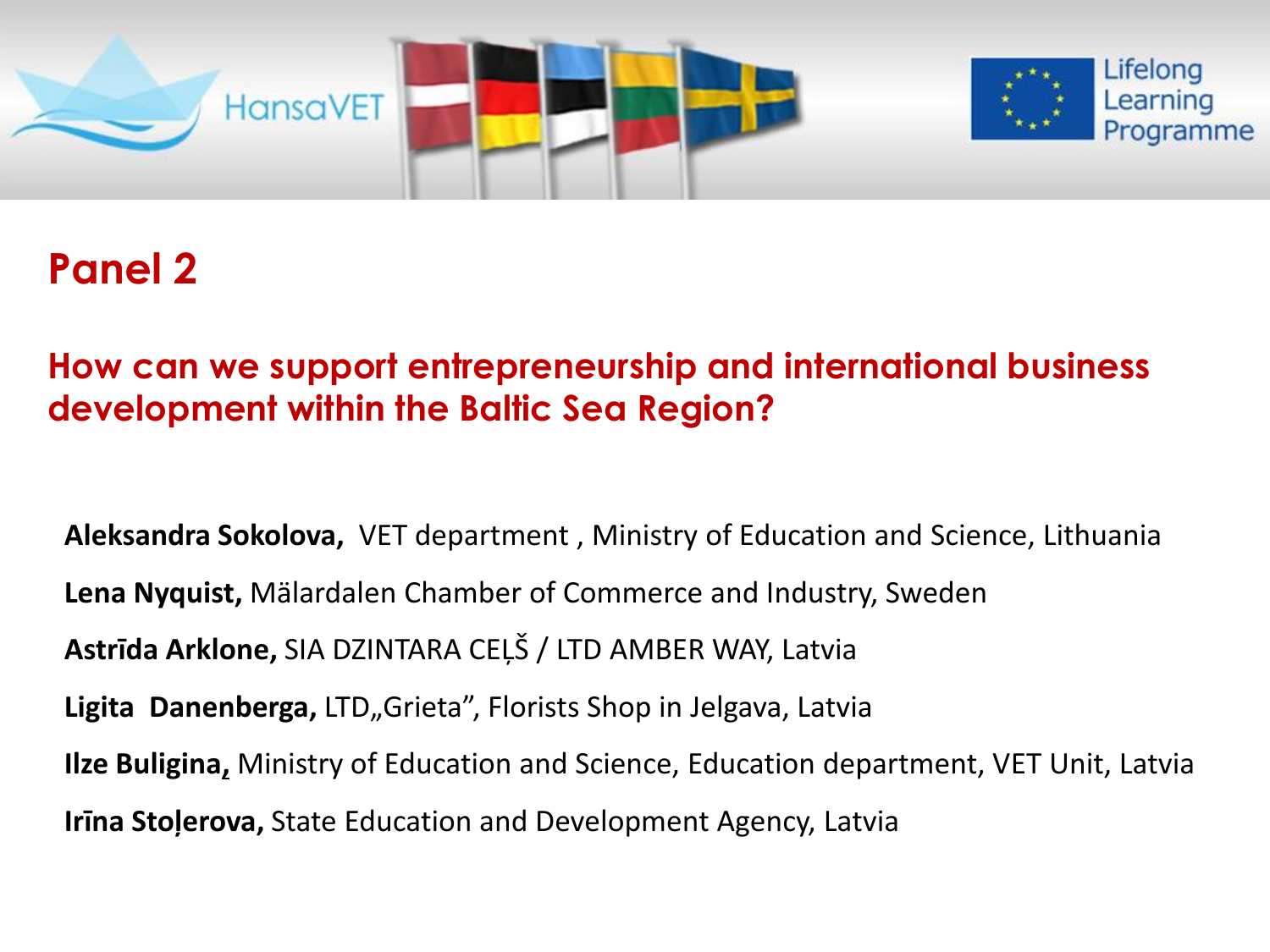

## **HansaVET**

*External evaluator's view*

- HansaVET successful continuation of the BTP project
- Dissemination of the new method among VET providers a new perspective for mobilities
- Involvement of VET policy makers a comparatively longer process
- Support to the idea of VET internationalisation in the next planning period, 2014-2020